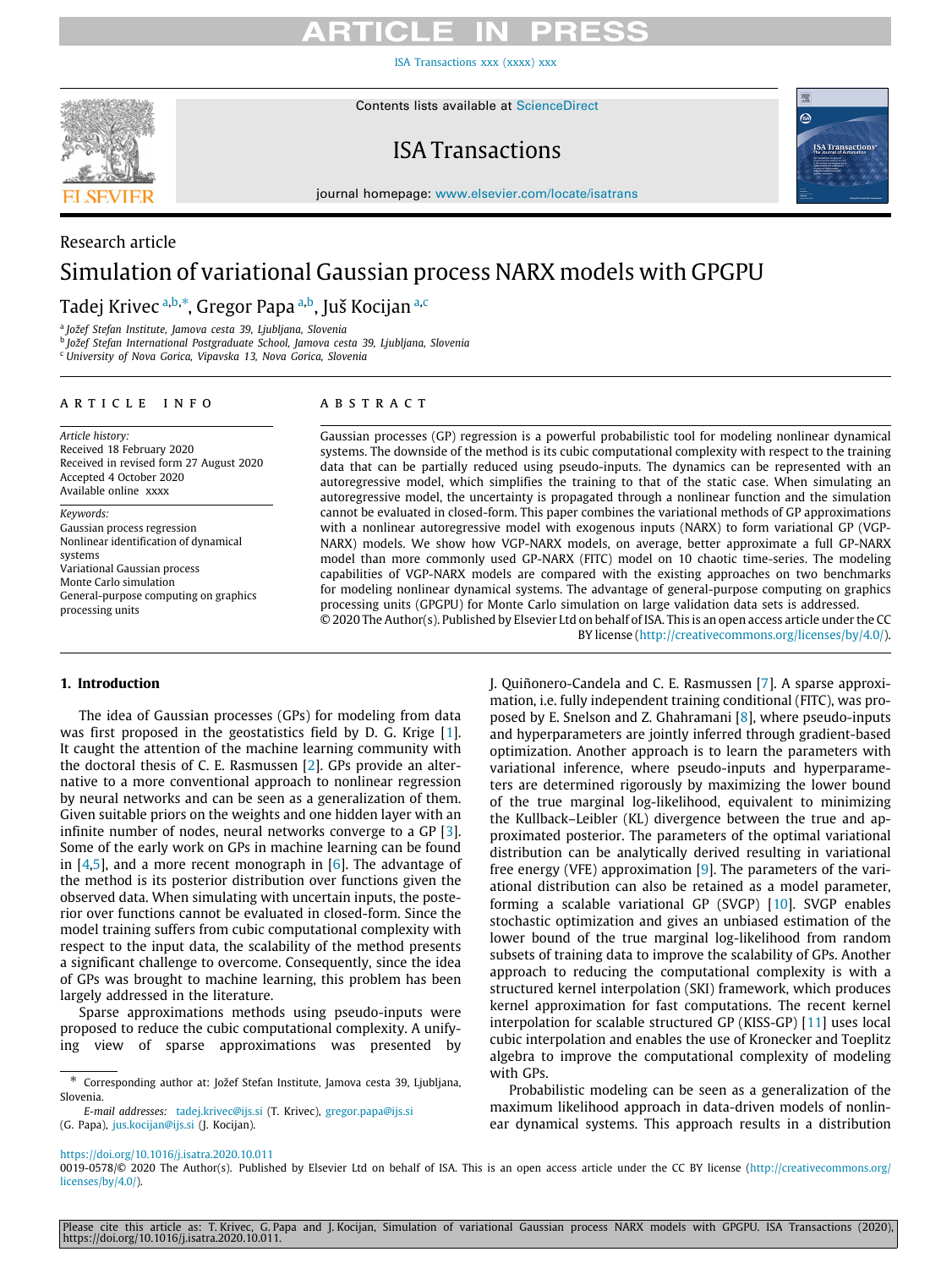## ПІСІ Е

### *T. Krivec, G. Papa and J. Kocijan ISA Transactions xxx (xxxx) xxx*

over the model parameters rather than in a point estimation. Consequently, the probabilistic models are more robust, especially in real-world problems where the data might contain large amounts of noise, outliers and missing values [\[12](#page-9-11)–[15](#page-9-12)]. GP regression is a black-box probabilistic approach to modeling nonlinear dynamical systems, where the uncertainty is inferred over the estimated function rather than the model parameters. An overview of the use of GPs for dynamical system identification can be found in [[16](#page-9-13)]. Dynamical systems can be represented with an autoregressive model (such as a Nonlinear AutoRegressive eXogenous (NARX) model), where a GP is used for modeling of the mapping from input to output space  $[17,18]$  $[17,18]$  $[17,18]$ . For reducing the computational complexity in dynamical modeling, an FITC approximation was generally used in the literature (e.g. [[19](#page-9-16)[,20\]](#page-9-17)). The limitation of the FITC approach is that it is prone to overfitting and underestimates the predicted variance [[21](#page-9-18)]. Autoregressive models suffer from error-in-variables but are relatively simple to train and work well in practice. In a simulation, the predicted uncertainty is propagated through a nonlinear function and cannot be evaluated in closed-form [\[22–](#page-9-19)[24](#page-9-20)]. A generalization of the autoregressive model is the state-space model, which can separate between the process and observation noise. In a GP state-space model (GP-SSM), the mapping functions are modeled with a GP [[25](#page-9-21)–[27\]](#page-9-22). Using the variational formulation of the GP-SSM, one can obtain a tractable approximated posterior [\[28\]](#page-9-23). Another approach to modeling nonlinear dynamical systems is with a family of Bayesian nonparametric models, Recurrent GPs (RGPs), with recurrent GP priors that are able to learn the dynamical patterns from sequential data [[29](#page-9-24)–[31\]](#page-9-25). When dealing with high dimensional input space, a GP latent variable model (GPLVM) was extended for modeling dynamical systems. The family of GPLVM models for modeling dynamical systems are called GP dynamical system (GPDS) models and are presented in [[32](#page-9-26)[–35\]](#page-9-27).

Meta-parameters of the autoregressive models are found with resampling methods (e.g. cross-validation), which emphasizes the need for computationally efficient training and simulation. Demanding computational requirements can be reduced with the use of advanced parallel computer architectures. Popular GP libraries [\[36](#page-9-28)[,37\]](#page-9-29) utilize the parallel computational capabilities of general-purpose computing on graphics processing units (GPGPU), and support simple and flexible scientific computation with automatic differentiation. Other popular GP libraries can be found in [\[38](#page-9-30)[–40](#page-9-31)].

This paper aims at modeling nonlinear dynamical systems with a probabilistic approach using GPs. The goal is to provide a model that is simple to train, does not require expert knowledge, estimates the uncertainty of prediction or simulation and can be used on large datasets. In brief, the main contributions of this paper are listed as follows.

- (a) We join the variational approximations of GPs with a NARX model in a variational GP-NARX (VGP-NARX) model.
- (b) An investigation is conducted on how the VGP-NARX models, on average, better approximate a full GP-NARX model when compared to an FITC approximation of GP-NARX models, which was usually used in the literature to improve the scalability of GP-NARX models.
- (c) We extend the existing solutions for training GPs using GPGPU for simulation and show how careful implementation results in significant computational gains even when the nature of the problem is sequential.

The remainder of this paper is organized as follows: In Section [2](#page-1-0), we revisit modeling nonlinear dynamical systems using GP-NARX models. The mathematical formulation of the FITC and variational approximations of GP-NARX models are presented. In Section [3,](#page-3-0) we provide three case studies. Multiple synthetic problems are used to show the modeling capabilities of variational approximations for modeling chaotic time-series. We also evaluate VGP-NARX models on large dynamical datasets and compare the results to other machine learning methods on two benchmarks for dynamical system identification. We investigate the advantages of GPGPU for simulation in large validation datasets. Lastly, we conclude with the final remarks.

### **2. Modeling nonlinear dynamical systems with Gaussian process regression**

<span id="page-1-0"></span>GP regression represents a probabilistic model of nonlinear dynamical systems. This section shows how it can be used in a combination with an autoregressive model, and how to simulate such models. Sparse variational approximations are introduced to scale the solution for large datasets. Hardware acceleration with GPGPU is also considered to reduce the computational time of Monte Carlo simulation for autoregressive GP models.

### *2.1. Autoregressive Gaussian process regression*

Modeling dynamical systems is a multiple-stage process including experiment design, the collection of empirical data, data processing, model definition, optimization, parameter estimation, and validation of the model. Consider that the empirical data are given and pre-processed. We model the system by

<span id="page-1-1"></span>
$$
\mathbf{y} = f(\mathbf{Z}(k), \boldsymbol{\theta}) + \boldsymbol{\epsilon},\tag{1}
$$

where *k* is a sampling instant, *f* a nonlinear mapping,  $\theta$  is a finitedimensional parameter vector, and  $\epsilon \sim \mathcal{N}(0, \sigma_n^2)$  represents a Gaussian noise. Input regressor *Z* is represented with a NARX model [[16](#page-9-13)] where the rows of the matrix are defined by

<span id="page-1-2"></span>
$$
\mathbf{Z}(k) = [y(k - n_p), \dots, y(k - n_p - n_a), u(k - n_k), \dots, u(k - n_k - n_b)].
$$
\n(2)

The observed output at *k* is denoted with *y*(*k*) and the excitation sample with  $u(k)$ . Meta-parameters  $n_p$ ,  $n_k$ ,  $n_a$ ,  $n_b$  denote the number of lagged and delayed samples. In general, arbitrary userdefined functions of past data are also permitted. The goal is to find the nonlinear mapping *f*, model parameters  $\theta$ , and metaparameters of the NARX model. Eqs.  $(1)$  and  $(2)$  $(2)$ , without the noise  $\epsilon$ , can then be used to make future predictions and the simulation can be obtained in the form of a nonlinear output-error (NOE) model [[16](#page-9-13)].

The nonlinear mapping f can be modeled with a GP. Let  $f =$  $[f_1, f_2, \ldots, f_n]^T$  denote the vector of latent function values, where *y* are noisy observations of *f* . The observed data are defined with  $D = (Z, y)$ . Compared to the formulation in the static case [\[6](#page-9-5)], the difference between the dynamical and the static model is only in the definition of the input regressor *Z*. GP regression combined with a NARX input regressor forms a GP-NARX model. A GP prior is defined by a multivariate Gaussian  $p(f|Z, \theta) \sim \mathcal{N}(\mu, K)$ , where the entries to the mean vector  $\mu$  and covariance matrix **K** are completely specified by its mean function  $m(z_i)$  and covariance function  $k(z_i, z_j)$ 

$$
m(\mathbf{z}_i) = \mathbb{E}[f(\mathbf{z}_i)], \qquad (3a)
$$

$$
k(\boldsymbol{z}_i, \boldsymbol{z}_j) = \mathbb{E}[(f(\boldsymbol{z}_i) - m(\boldsymbol{z}_i))(f(\boldsymbol{z}_j) - m(\boldsymbol{z}_j))]. \tag{3b}
$$

Mean function is commonly selected as  $m(z_i) = 0$ . The choice of a covariance function is more important since it defines our prior belief of the modeled function. It can be represented as a function that generates a symmetric, semi-positive, and square matrix. A popular choice is the squared exponential function

$$
k(z_i, z_j) = \sigma_f^2 e^{-\frac{1}{2l^2} ||z_i - z_j||^2}, \qquad (4)
$$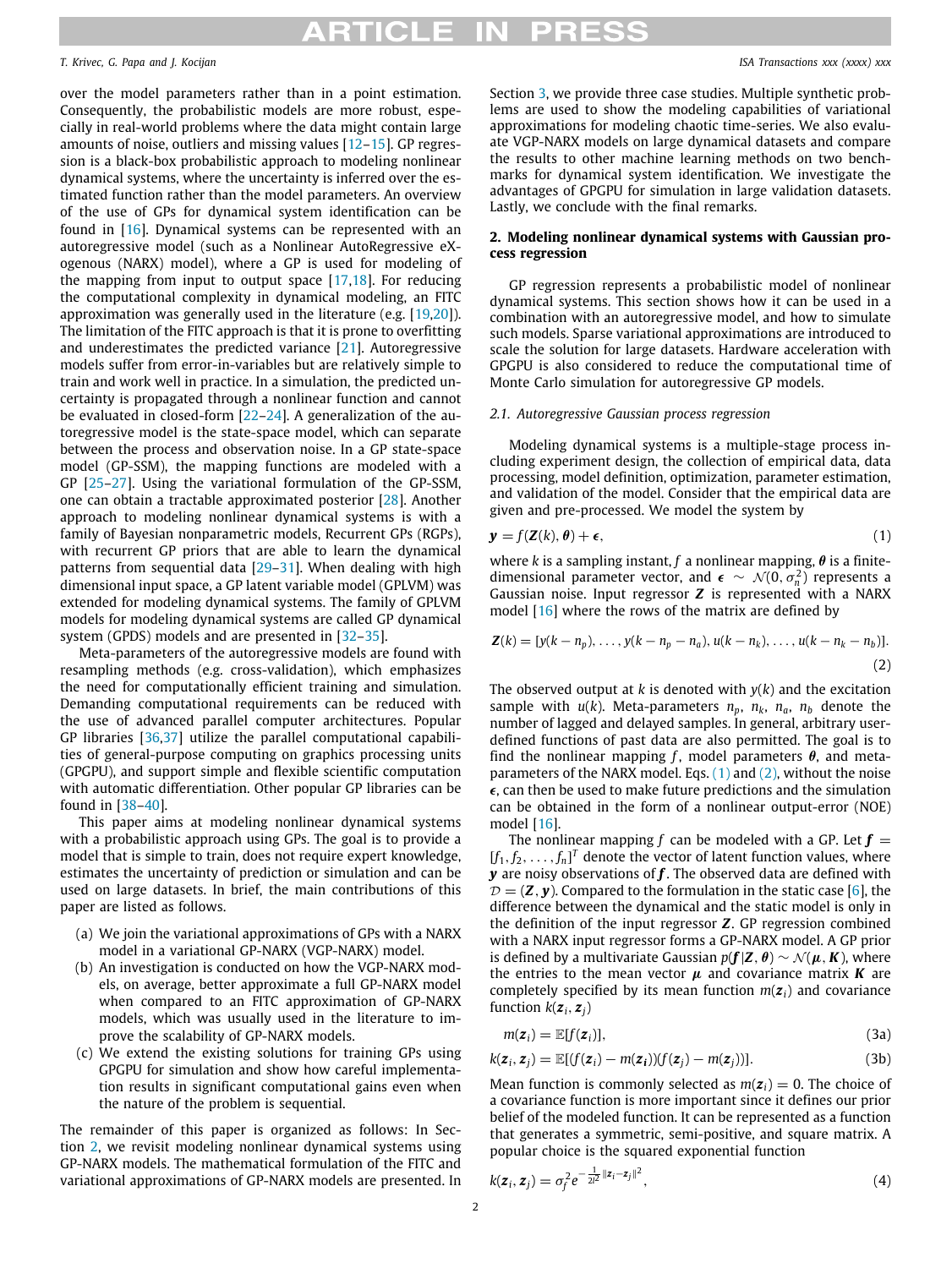### *T. Krivec, G. Papa and J. Kocijan ISA Transactions xxx (xxxx) xxx*

where *l* represents a lengthscale parameter and σ*<sup>f</sup>* is a scaling factor. Other covariance functions can be found in [\[16\]](#page-9-13). Automatic relevance determination property can be used for weighting the input regressor columns. Covariance function with an automatic relevance determination property is defined by

$$
k(z_i, z_j) = \sigma_f^2 e^{-\frac{1}{2}(z_i - z_j)^T A^{-1}(z_i - z_j)},
$$
\n(5)

where  $\boldsymbol{\Lambda}^{-1} = \text{diag}([l_1^{-2}, \ldots, l_D^{-2}])$ , and *D* is the number of dimensions in *Z*.

Probabilistic modeling allows us to infer the posterior probability over the vector of latent function values, where a GP prior is transformed through the Bayes theorem to the posterior

$$
p(\mathbf{f}|\mathbf{y}, \mathbf{Z}, \boldsymbol{\theta}) = \frac{p(\mathbf{y}|\mathbf{f}, \mathbf{Z}, \boldsymbol{\theta})p(\mathbf{f}|\mathbf{Z}, \boldsymbol{\theta})}{p(\mathbf{y}|\mathbf{Z}, \boldsymbol{\theta})}.
$$
(6)

For convenience, we will omit the conditional dependence on *Z* and  $\theta$  in future notation. In the case of a squared exponential function with an automatic relevance determination property, the vector of model parameters is defined with  $\theta$  $[\sigma_n, \sigma_f, l_1, \ldots, l_n]$ , and can be found with the maximization of marginal log-likelihood with respect to the parameters. Marginal log-likelihood is given by

$$
\log p(\mathbf{y}) = -\frac{1}{2}\log(|\mathbf{K}|) - \frac{1}{2}\mathbf{y}^T\mathbf{K}^{-1}\mathbf{y} - \frac{N}{2}\log(2\pi). \tag{7}
$$

Prediction *f* <sup>∗</sup> at an unseen input *z*<sup>∗</sup> is given by

$$
p(\boldsymbol{f}_*|\boldsymbol{y}) = \int p(\boldsymbol{f}, \boldsymbol{f}_*|\boldsymbol{y}) d\boldsymbol{f},
$$
\n(8)

where the vector of latent values *f* is marginalized out. The posterior distribution has a closed-form solution resulting in a multivariate Gaussian distribution

$$
p(\mathbf{f}_{*}|\mathbf{y}) \sim \mathcal{N}(\mathbf{K}_{*f}[\mathbf{K}_{ff} + \sigma_n^2 \mathbf{I}]^{-1} \mathbf{y}, \mathbf{K}_{**} - \mathbf{K}_{*f}[\mathbf{K}_{ff} + \sigma_n^2 \mathbf{I}]^{-1} \mathbf{K}_{f*}),
$$
 (9)

where  $K_f$ ,  $K_f$ ,  $K_{**}$  are the covariance matrices between training data, training and test data, and test data respectively. The problem of simulation reduces to predicting with uncertain inputs where an unseen input vector *z*∗ is stochastic. This results in propagation of the Gaussian distribution through a nonlinear mapping and evaluating the expression

$$
p(\boldsymbol{f}_*|\boldsymbol{y}) = \iint p(\boldsymbol{f}, \boldsymbol{f}_*|\boldsymbol{y}, \boldsymbol{z}_*) p(\boldsymbol{z}_*) df d\boldsymbol{z}_*,
$$
\n(10)

which does not have a closed-form solution. We evaluate the integral with a numerical approximation by a simple Monte Carlo approach. We obtain the output in the form of a Gaussian mixture model

$$
p(\boldsymbol{f}_{*}|\boldsymbol{y}) \approx \frac{1}{S} \sum_{i=1}^{S} \int p(\boldsymbol{f}, \boldsymbol{f}_{*}|\boldsymbol{y}) df,
$$
\n(11)

where *S* is the number of samples taken from the uncertain vector of inputs *z*∗.

### *2.2. Sparse autoregressive Gaussian process regression*

The downside of GP regression is its cubic computational complexity, which originates from calculating the inverse of  $K_f$ . GP regression in a full GP-NARX model can be approximated to reduce computational complexity. Consider *m* pseudo-inputs *z<sup>m</sup>* and the corresponding vector of latent values  $\mathbf{u} = [u_1, \ldots, u_m]$ drawn from the same joint distribution as  $f$  and  $f_*$  [\[7](#page-9-6)]. Latent vectors **f** and  $f_*$  are assumed to be conditionally independent given *u*. Their joint prior is approximated by

$$
p(\boldsymbol{f}, \boldsymbol{f}_*, \boldsymbol{u}) \cong \int p(\boldsymbol{f}|\boldsymbol{u}) p(\boldsymbol{f}_*|\boldsymbol{u}) p(\boldsymbol{u}) d\boldsymbol{u}.
$$
 (12)

The joint distribution is fully specified with the given conditionals

$$
p(\mathbf{f}|\mathbf{u}) = \mathcal{N}(\mathbf{K}_{nm}\mathbf{K}_{mm}^{-1}\mathbf{u}, \mathbf{K}_{nn} - \mathbf{Q}_{nn}),
$$
\n(13a)

$$
p(\boldsymbol{f}_{*}|\boldsymbol{u}) = \mathcal{N}(\boldsymbol{K}_{*m}\boldsymbol{K}_{mm}^{-1}\boldsymbol{u}, \boldsymbol{K}_{**} - \boldsymbol{Q}_{**}),
$$
\n(13b)

where  $\mathbf{Q}_{ab} = \mathbf{K}_{am} \mathbf{K}_{mm}^{-1} \mathbf{K}_{mb}$ . To obtain the predictive distribution, *f* and *u* are marginalized out of the joint distribution to obtain

$$
p(\boldsymbol{f}_*|\boldsymbol{y}) = \iint p(\boldsymbol{f}|\boldsymbol{u},\boldsymbol{y})p(\boldsymbol{f}_*|\boldsymbol{u})p(\boldsymbol{u})d\boldsymbol{f}d\boldsymbol{u}.
$$
 (14)

The fully independent training conditional (FITC) approximation method considers an exact  $p(\mathbf{f}_{*}|\mathbf{u})$ , but an approximated  $p(\mathbf{f}|\mathbf{u})$ . This results in a covariance matrix *K* with exact values on the diagonal while the others are approximated. Model parameters and pseudo-inputs are jointly inferred with gradient-based optimization [[8\]](#page-9-7). This approximation reduces the computational complexity to  $\mathcal{O}(nm^2)$ , where *n* and *m* represent the number of rows in *Z* and the number of pseudo-inputs respectively. In combination with a NARX model, this approximation forms the GP-NARX (FITC) model.

The downside of the approximation is that the distance between the true posterior and the approximated posterior is never directly minimized. Sparse approximations that use variational learning rigorously define the distance between the true posterior and approximated posterior. Variational learning lower bounds the marginal log-likelihood where the posterior distribution of a variational model is defined by

$$
q(\boldsymbol{f}, \boldsymbol{f}_*, \boldsymbol{u}) \cong \int p(\boldsymbol{f}|\boldsymbol{u})p(\boldsymbol{f}_*|\boldsymbol{u})q(\boldsymbol{u})d\boldsymbol{u},
$$
\n(15)

where  $q(\mathbf{u}) \sim \mathcal{N}(\mathbf{u}|\mathbf{m}, \mathbf{\Lambda})$  is chosen to be a free variational distribution. The parameters of the variational model are obtained by lower bounding the marginal likelihood which is equivalent to minimizing the KL divergence between variational distribution  $q(\mathbf{f}, \mathbf{f}_*, \mathbf{u})$  and exact distribution  $p(\mathbf{f}, \mathbf{f}_*, \mathbf{u} | \mathbf{y})$ . This consequently pushes *u* to become a sufficient statistic for *f* such that  $p(f | u, y) \approx p(f | u)$ . The lower bound [[10](#page-9-9)] is given by

<span id="page-2-0"></span>
$$
l(\boldsymbol{z}_m, \boldsymbol{\theta}) = \mathbb{E}_{q(\boldsymbol{f})} [\log p(\boldsymbol{y}|\boldsymbol{f})] - \text{KL}\big[q(\boldsymbol{u}) \parallel p(\boldsymbol{u})\big]. \tag{16}
$$

To find the optimal parameters of the free variational distribution  $q(\boldsymbol{u})$ , the bound can be maximized with respect to the free variational distribution [\[9](#page-9-8)] to obtain  $q(\mathbf{u}) \sim \mathcal{N}(\mathbf{m}, \Lambda)$ , where

$$
\mathbf{m} = \Lambda^{-1} \mathbf{K}_{uu}^{-1} \mathbf{K}_{uf} \mathbf{y} \sigma_n^{-2}, \tag{17a}
$$

$$
\Lambda = \mathbf{K}_{uu}^{-1} + \mathbf{K}_{uu}^{-1} \mathbf{K}_{uf} \mathbf{K}_{fu}^{-1} \sigma_n^{-2}.
$$
 (17b)

The lower bound is given by

$$
l(\boldsymbol{z}_m, \boldsymbol{\theta}) = \log \left[ \mathcal{N}(\boldsymbol{y}|\boldsymbol{0}, \boldsymbol{Q}_{ff} + \sigma_n^2 \boldsymbol{I}) \right] - \frac{1}{2\sigma_n^2} tr(\boldsymbol{K}_{ff} - \boldsymbol{K}_{fu} \boldsymbol{K}_{uu}^{-1} \boldsymbol{K}_{uf}), \quad (18)
$$

where  $\mathbf{Q}_{ff} = \mathbf{K}_{fu} \mathbf{K}_{uu}^{-1} \mathbf{K}_{uf}$ . The details of the derivation are given in a technical report by Titsias  $[41]$  $[41]$  $[41]$ . This bound is computed in  $\mathcal{O}(nm^2)$  and allows the model parameters and pseudo-inputs to be jointly learned. This variational approximation in combination with a NARX model forms the VGP-NARX variational free energy (VFE) model. A scalable variational Gaussian process (SVGP) [\[10\]](#page-9-9), which retains the variational distribution  $q(\boldsymbol{u})$ , was derived by  $\prod_{i=1}^{N} p(y_i|f_i)$ , and the bound can be rewritten Hensman et al. The likelihood in Eq. [\(16\)](#page-2-0) factors to  $p(\mathbf{y}|\mathbf{f}) =$ 

$$
l(\boldsymbol{z}_m, \boldsymbol{\theta}, \boldsymbol{m}, \boldsymbol{\Lambda}) = \sum_{n=1}^N \mathbb{E}_{q(f_n)} \big[ \log p(y_n | f_n) \big] - \text{KL} \big[ q(\boldsymbol{u}) \parallel p(\boldsymbol{u}) \big]. \qquad (19)
$$

This bound can be computed in  $\mathcal{O}(m^3)$ . Unbiased estimation of the lower bound can be obtained in batches of training data where the model parameters and pseudo-inputs are jointly learned in an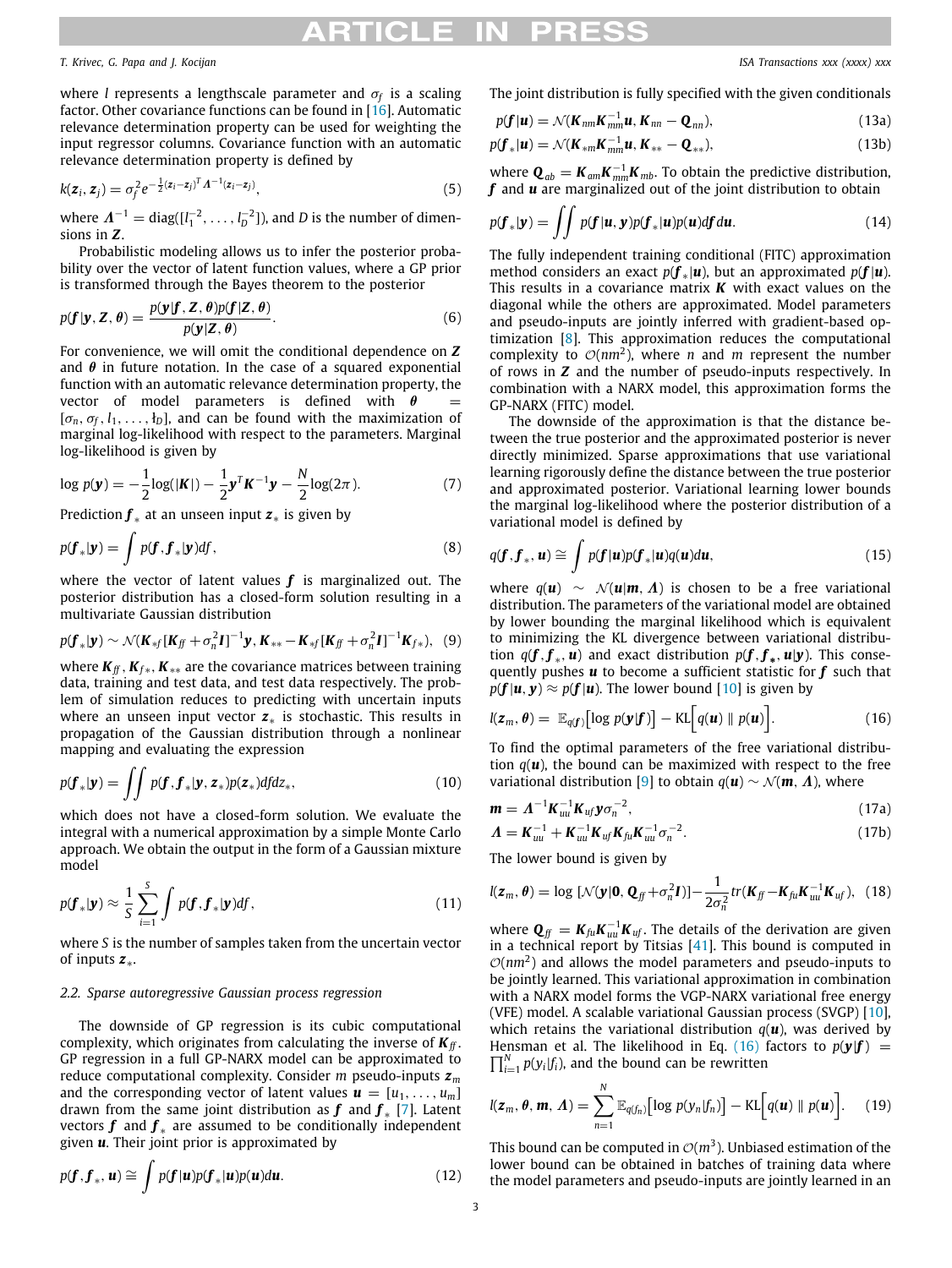## THCH

### *T. Krivec, G. Papa and J. Kocijan ISA Transactions xxx (xxxx) xxx*

online fashion. This variational approximation in a combination with a NARX model forms a VGP-NARX (SVGP) model. Prediction in both VGP-NARX models is obtained with marginalization over *f* and *u*

$$
p(\boldsymbol{f}_*|\boldsymbol{y}) = \iint p(\boldsymbol{f}|\boldsymbol{u})p(\boldsymbol{f}_*|\boldsymbol{u})q(\boldsymbol{u})d\boldsymbol{f}d\boldsymbol{u} = \int p(\boldsymbol{f}_*|\boldsymbol{u})q(\boldsymbol{u})d\boldsymbol{u},\qquad(20)
$$

where  $\int p(\mathbf{f}|\mathbf{u})d\mathbf{f} = 1$ . To marginalize over  $\mathbf{u}$ , the integral following the last equality in Eq.  $(20)$  $(20)$  $(20)$  has to be computed. Distributions *p*(*f* <sup>∗</sup> |*u*) and *q*(*u*) are both Gaussian and fully specified. Consequently, the integral has a closed-form solution and the simulation can be obtained in the form of an NOE model.

### *2.3. Autoregressive GP simulation with general-purpose computing on graphics processing units*

GPUs are capable of processing a stream of data and effectively apply a single task to different data. They are optimized for parallel, whereas central processing units (CPUs) are optimized for sequential processing. Simulation with Monte Carlo sampling can be accelerated with GPGPU, since the samples of the simulated response are independent and can be evaluated in parallel. The simple Monte Carlo algorithm from [\[22\]](#page-9-19) was, in our investigation, extended where we replace the outer loop with a large test matrix. Samples of simulated responses are represented in matrix form and can be evaluated on existing frameworks for GPGPU. The computational implementation of the predictive distribution for full GP can be found in  $[16]$ , and for sparse and variational GPs in [[36](#page-9-28)[,42](#page-9-33)].

We trained the models with GPflow [[36](#page-9-28)], a GP library that wraps around Tensorflow [[43](#page-9-34)]. Tensorflow allows the end-users to perform scientific computations flexibly with the support of GPU acceleration. We implemented a custom simulation algorithm in Tensorflow based on prediction algorithms from GPflow. We used the following system specifications:

- CPU: Intel(R) Core(TM) i7-8700K CPU 3.70 GHz,
- GPU: Quadro P4000 8 GB GDDR5 [GP104GL],
- RAM:  $2 \times 16$  GB DIMM DDR4 3200 MHz,
- OS: Ubuntu 18.04.2 LTS,
- Software: GPflow 1.3.0, Tensorflow 1.12.0.

### **3. Experimental evaluation**

<span id="page-3-0"></span>In the case of large datasets, modeling with the full GP-NARX is not feasible in practice (computation in reasonable time) due to the cubic computational complexity with respect to the dataset size. For that reason, we firstly show the differences between the simulation of GP-NARX (FITC) and the proposed VGP-NARX models compared to the full GP-NARX on 10 chaotic time-series problems in Section [3.2.](#page-3-2) The synthetic nature of the data allows us to choose a flexible dataset size. Consequently, we can train a full GP-NARX model, which is used as the ground truth for comparison. Secondly, we compare the VGP-NARX models with existing machine learning approaches on Silverbox and Bouc– Wen benchmarks in Sections [3.3](#page-5-0) and [3.4](#page-6-0) . They provide large training and validation datasets which allow us to evaluate the modeling capabilities of VGP-NARX models for large data and show the advantages of GPGPU for simulation.

### *3.1. Model validation*

In Section [3.2](#page-3-2) we compare the simulated response of the VGP-NARX models to a GP-NARX (FITC) model, taking the simulation of a full GP-NARX model as the ground truth. We compare the vector of Monte Carlo samples at sampling instant *k* based on the first Wasserstein distance, also known as the earth mover's distance [[44](#page-9-35)], which does not impose a parametric structure on the simulated distributions. Intuitively, it represents the minimal cost of transforming one distribution into another. If *U* and *V* are the respective cumulative distribution functions of random variables *u* and v, the distance can be defined by

<span id="page-3-1"></span>
$$
W_1(u, v) = \int_{-\infty}^{\infty} |U - V|.
$$
\n(21)

In our case, *u* represents the simulated distribution of the full GP-NARX model and  $v$  represents the approximated distribution at the time step *k*. We also evaluate the model capabilities of the approximated GP-NARX models and compare them to the past work on the benchmarks in Sections [3.3](#page-5-0) and [3.4](#page-6-0) . We use the root-mean-square error (RMSE) [\[6\]](#page-9-5) as the measure, usually used with the Silverbox and Bouc–Wen benchmarks. We also consider the mean standardized log loss (MSLL) [\[6](#page-9-5)], which takes into account not only the mean of the model simulation but an entire distribution.

### *3.2. Chaotic time-series*

<span id="page-3-2"></span>Chaotic time-series belong to a class of nonlinear dynamical systems, that is, the systems that evolve over time. Chaotic (in this sense) means that the smallest change in the initial conditions produces a very different outcome, even when the governing equations are known exactly. When the governing equations are nonlinear, this is known as a deterministic chaos [\[45\]](#page-9-36).

In this section, we validated the approximated VGP-NARX models for modeling chaotic time-series. We selected 10 chaotic problems with different properties, e.g. multi-output, continuous, and discrete. The description of the modeled chaotic time-series can be found in [\[45\]](#page-9-36). Since the difficulty of the aforementioned problems is specific to each dataset, we validate the models for prediction, which considerably simplifies the analysis for multiple datasets. Firstly, we standardized the datasets and injected a relatively high Gaussian noise to the time-series with a zero mean and a standard deviation of 0.5. For GP-NARX (FITC) and VGP-NARX models, we selected 300 pseudo-inputs, which were initialized at random. We used a whole training dataset as the batch in VGP-NARX (SVGP). We estimated the simulated response with a Monte Carlo simulation of a 100 samples. By 100 samples, we mean that the response is computed in parallel with only one execution, but can be seen equivalently as 100 independent executions. The order  $n_a$  of the NARX model was selected as 5 for all datasets, except for the Mackey–Glass time-series, which was 20. Here it is important to choose an order that is higher than optimal, since the ARD property can weight the columns of the input regressor and can effectively remove the unnecessary predictors. Secondly, we ran the experiments with 10 random restarts. In each random restart, we validated the model with a 5-fold cross-validation. The hyper-parameters of the model were optimized using Adam [\[46\]](#page-9-37). Lastly, we computed the mean and the variance of the RMSE over all random restarts and different folds in cross-validation.

### *3.2.1. Discussion*

The results of the prediction experiments on the chaotic time-series are presented in [Table](#page-4-0) [1](#page-4-0). The table shows the means and the respective 95% confidence interval of the RMSE over random restarts. We can see that, in the case of relatively noisy measurements, the variational methods perform better in regards to RMSE. The results from a full GP-NARX model are shown for comparison, where we can observe that VGP-NARX models perform similarly to a full GP-NARX.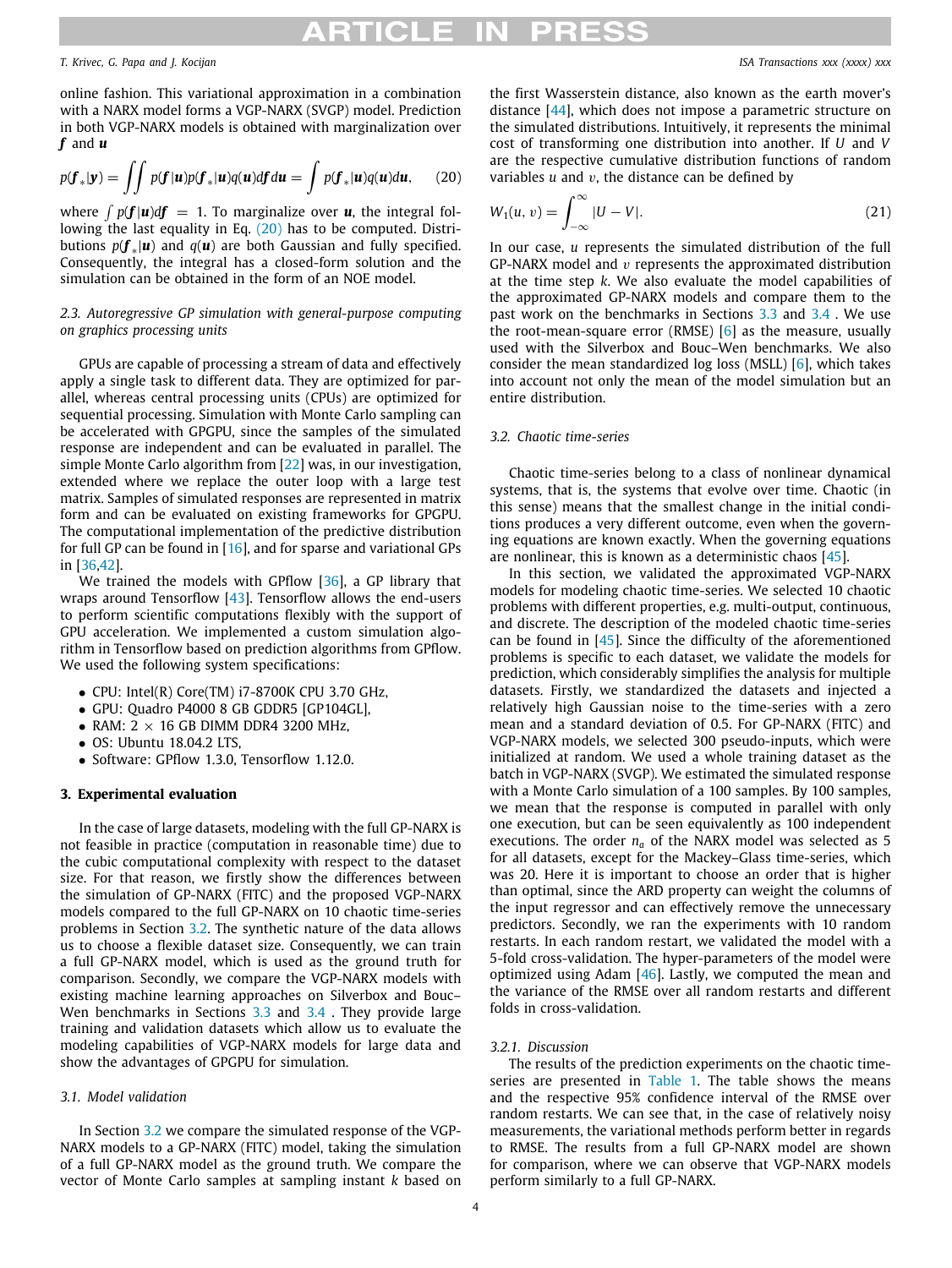**Table 1**

<span id="page-4-0"></span>*T. Krivec, G. Papa and J. Kocijan ISA Transactions xxx (xxxx) xxx*

| Predictive RMSE and the corresponding 95% confidence interval for modeling chaotic time-series. |                   |                   |                   |                   |  |  |
|-------------------------------------------------------------------------------------------------|-------------------|-------------------|-------------------|-------------------|--|--|
|                                                                                                 | GP-NARX (FITC)    | VGP-NARX (VFE)    | VGP-NARX (SVGP)   | full GP-NARX      |  |  |
| Hénon map                                                                                       | $0.272 \pm 0.037$ | $0.205 \pm 0.025$ | $0.195 \pm 0.026$ | $0.198 \pm 0.026$ |  |  |
| Ikeda map                                                                                       | $0.383 \pm 0.043$ | $0.357 \pm 0.036$ | $0.355 \pm 0.036$ | $0.354 \pm 0.037$ |  |  |
| Logistic map                                                                                    | $0.824 \pm 0.097$ | $0.748 \pm 0.077$ | $0.744 \pm 0.077$ | $0.746 \pm 0.077$ |  |  |
| Lorenz attractor                                                                                | $0.264 \pm 0.040$ | $0.203 \pm 0.039$ | $0.206 \pm 0.039$ | $0.205 \pm 0.041$ |  |  |
| Mackey-Glass                                                                                    | $0.392 \pm 0.060$ | $0.363 \pm 0.054$ | $0.365 \pm 0.057$ | $0.365 \pm 0.056$ |  |  |
| Quadratic map                                                                                   | $0.730 + 0.075$   | $0.674 \pm 0.066$ | $0.676 \pm 0.065$ | $0.675 \pm 0.066$ |  |  |
| Rössler attractor                                                                               | $0.254 + 0.056$   | $0.168 + 0.086$   | $0.175 + 0.128$   | $0.171 \pm 0.102$ |  |  |
| Gauss map                                                                                       | $0.267 \pm 0.048$ | $0.225 \pm 0.039$ | $0.225 \pm 0.039$ | $0.226 \pm 0.039$ |  |  |
| Tent map                                                                                        | $0.719 \pm 0.099$ | $0.661 \pm 0.078$ | $0.661 \pm 0.073$ | $0.661 \pm 0.074$ |  |  |
| Driven pendulum                                                                                 | $0.438 \pm 0.056$ | $0.405 \pm 0.048$ | $0.405 \pm 0.048$ | $0.407 \pm 0.047$ |  |  |
|                                                                                                 |                   |                   |                   |                   |  |  |



<span id="page-4-1"></span>Fig. 1. The top figure represents the 20 step-ahead simulation for the Mackey–Glass time-series initialized from consecutive starting points. Dashed lines show the 2 standard deviation intervals. The bottom figure shows the first Wasserstein distance between the approximated GP-NARX models and the full GP-NARX model at sampling instant *k*.



<span id="page-4-2"></span>**Fig. 2.** The means and a 95% confidence interval for MSLL and the first Wasserstein distance for 20 step-ahead prediction on the Mackey–Glass time-series with different signal-to-noise ratio.

A more detailed experiment for multi-step ahead prediction was realized on the Mackey–Glass time-series. [Fig.](#page-4-1) [1](#page-4-1) shows the 20 step-ahead simulated response with the corresponding interval of two standard deviations and the first Wasserstein distance between the approximated GP-NARX models and the full GP-NARX. We observe that VGP-NARX (VFE) and VGP-NARX (SVGP) models retrieve a better simulation response than a GP-NARX (FITC) model when compared to a full GP-NARX. This can be best seen with a Wasserstein distance per prediction step on the bottom

figure on [Fig.](#page-4-1) [1.](#page-4-1) [Fig.](#page-4-2) [2](#page-4-2) shows the MSLL and the first Wasserstein distance for a 20 step-ahead prediction for various signal-to-noise ratios which were averaged over 10 random restarts and 5-fold cross validation. VGP-NARX models, on average, better model the posterior distribution when compared to a full GP-NARX.

GP-NARX (FITC) can underestimate the simulated variance, as previously shown in [\[21\]](#page-9-18), and can result in a better MSLL as depicted on [Fig.](#page-4-2) [2](#page-4-2), although it performs worse in regards to RMSE. One of the conclusions of the aforementioned article is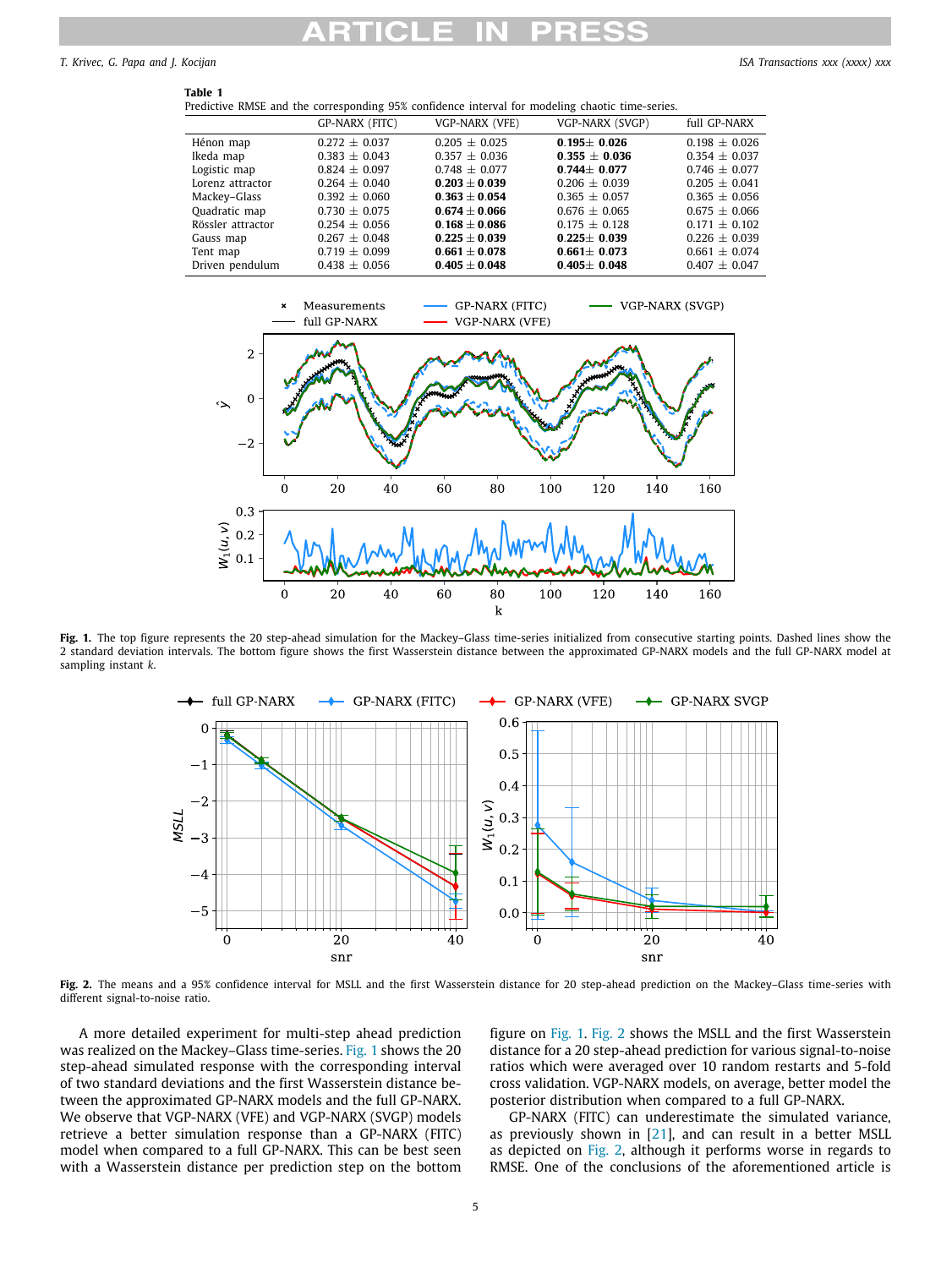*T. Krivec, G. Papa and J. Kocijan ISA Transactions xxx (xxxx) xxx*



<span id="page-5-1"></span>**Fig. 3.** Marginal log-likelihood for optimization on the Mackey–Glass timeseries with different GP-NARX models. The marginal log-likelihood values after optimization are 543.69, 681.17, 538.30, 535.36 for full GP-NARX, GP-NARX (FITC), VGP-NARX (VFE) and VGP-NARX (SVGP), respectively.

that VFE approximation always improves with the addition of new pseudo-inputs, maximizing the given resources, whereas FITC approximation may ignore them. An interesting observation can be seen on [Fig.](#page-5-1) [3,](#page-5-1) which shows that the optimization of a GP-NARX (FITC) model results in a higher marginal log-likelihood compared to the full GP-NARX. Marginal log-likelihood, in general, penalizes overly complex models, since they spread their probability mass widely and can, therefore, be used for model selection. In this case, one would be inclined to choose GP-NARX (FITC) over a full GP-NARX, whereas, on the validation dataset, the full GP-NARX model generalized better. The GP-NARX (FITC) model is susceptible to overfitting in this regard, whereas the VGP-NARX (VFE) model contains a regularization term in the definition of the lower bound and can penalize model complexity. Here we emphasize our point; VGP-NARX models better model the expected value of the simulation (RMSE) when subjected to a relatively high noise, better retrieve the simulated distribution of a full GP-NARX (Wasserstein distance), but may result in a worse MSLL. We observed that the VGP-NARX (SVGP) model performs similarly to VGP-NARX (VFE) and can reduce the computational time for one step of optimization, but can suffer from sensitivity to the parameters of the optimization. Consequently, this can result in no gain in computational time required (more iterations to converge) and sub-optimal hyperparameters, even if the optimization is computed in batches of data. With careful initialization and selection of optimization parameters, we observe that VGP-NARX (SVGP), similarly as VGP-NARX (VFE), converges to the marginal log-likelihood of the full GP-NARX as presented on [Fig.](#page-5-1) [3.](#page-5-1)

### *3.3. Silverbox benchmark*

<span id="page-5-0"></span>Silverbox benchmark represents the 2nd order linear timeinvariant system with the 3rd degree polynomial static nonlinearity around it in feedback. It is a real-world problem, where the data were collected from an electric circuit. The system theoretically obeys the equation

$$
m\frac{d^2y(t)}{dt^2} - d\frac{dy(t)}{dt} + ay(t) + by(t)^3 = u(t).
$$
 (22)

We selected the training data from samples 40,586 to 127,410, and the validation data as the first 40,495 samples [[47](#page-9-38)]. The system was excited with a white Gaussian noise sequence filtered by a 9th order discrete-time Butterworth filter with a cut-off frequency of 200 Hz for validation data. The amplitude was varied

### **Table 2**

<span id="page-5-2"></span>

|                                                       |  |  |  |  |  | RMSE [mV] and MSLL of free-run simulation on the validation dataset for |  |  |  |  |
|-------------------------------------------------------|--|--|--|--|--|-------------------------------------------------------------------------|--|--|--|--|
| different modeling approaches on Silverbox benchmark. |  |  |  |  |  |                                                                         |  |  |  |  |

| Approach                  | Reference                    | <b>RMSE</b> | MSLL    |
|---------------------------|------------------------------|-------------|---------|
| NARX MLP                  | Ljung et al. $[47]$          | 0.30        |         |
| <b>NARX LSSVM</b>         | Espinoza et al. $[49]$       | 0.32        |         |
| Local Linear State-Space  | Verdult [50]                 | 1.3         |         |
| Best Linear Approximation | Paduart et al. [51]          | 13.7        |         |
| <b>PNLSS</b>              | Paduart et al. [51]          | 0.26        |         |
| Nonlinear State-Space     | Marconato et al. [52]        | 0.34        |         |
| Wiener-Schetzen           | Tiels and Schoukens [53]     | 9.2         |         |
| Extended fuzzy logic      | Sabahi and Akbarzadeh-T [54] | 9.1         |         |
| <b>TCN</b>                | Andersson et al. [55]        | 4.88        |         |
| GP-NARX (FITC)            | This paper                   | 0.9         | $-2.35$ |
| VGP-NARX (VFE)            | This paper                   | 1.1         | $-2.44$ |
| VGP-NARX (SVGP)           | This paper                   | 1.7         | $-2.81$ |

linearly over the interval from zero to its maximal value. Training data were obtained with excitation of 10 successive realizations of a random odd multi-sine signal. More detailed information about the benchmark can be found in [[48](#page-9-41)]. The meta-parameters of the NARX model were selected as  $n_k = 0$ ,  $n_b = 10$ ,  $n_p = 10$ 1,  $n_a = 10$  with an additional cubic expansion of the output. The sum of a linear and squared exponential function with automatic relevance detection was selected for the covariance function. We used 1000 pseudo-inputs initialized with the k-means clustering algorithm as suggested in [\[21\]](#page-9-18). We used 1000 points for batch size in VGP-NARX (SVGP) model training. Adam optimizer was used for marginal log-likelihood optimization.

### *3.3.1. Discussion*

[Table](#page-5-2) [2](#page-5-2) presents our results in reference to the existing machine learning algorithms for system identification on the Silverbox benchmark for RMSE and MSLL metrics. MLP stands for multilayer perceptron, LSSVM for least squares support vector machines, PNLSS for polynomial nonlinear state-space, and TCN for the temporal convolutional network. The results are compared to the original studies and conducted with the experiment conditions proposed in [\[48](#page-9-41)]. As we were not able to compute the Wasserstein distance for the Silverbox benchmark (dataset size is too big to train a full GP-NARX model), RMSE and MSLL metrics allowed us to evaluate the model capabilities and compare them to the existing work on the benchmarks.

We obtained comparable results to other approaches, where the state-space model showed the best results. This is expected since it is able to separate between the process and the observation noise. This approach requires a more careful analysis which can be time-consuming and (usually) does not translate well between different problems. A simple approach that can be used by non-experts, NARX multilayer perceptron (MLP) also achieves a better RMSE compared to our GP-NARX models, is computationally less demanding, but fails to provide a confidence estimation of the simulation. VGP-NARX (FITC) performs best among the GP-NARX models for RMSE and VGP-NARX (SVGP) for MSLL. VGP-NARX (SVGP) is more sensitive to the parameters of the optimization and converges slowly as depicted on [Fig.](#page-6-1) [4](#page-6-1). The results do not provide statistically significant differences between the GP-NARX models. The reason for this also lies in a carefully defined experiment, where the training data were collected in multiple periods, leading to multiple noisy measurements of the same data point. This reduces the influence of noise on the modeling and can favor the flexible models on this benchmark since the risk of overfitting is reduced.

The simulation was realized in Tensorflow, where we constructed a computational graph for prediction. We precomputed all the operations that do not depend on the iteration step of the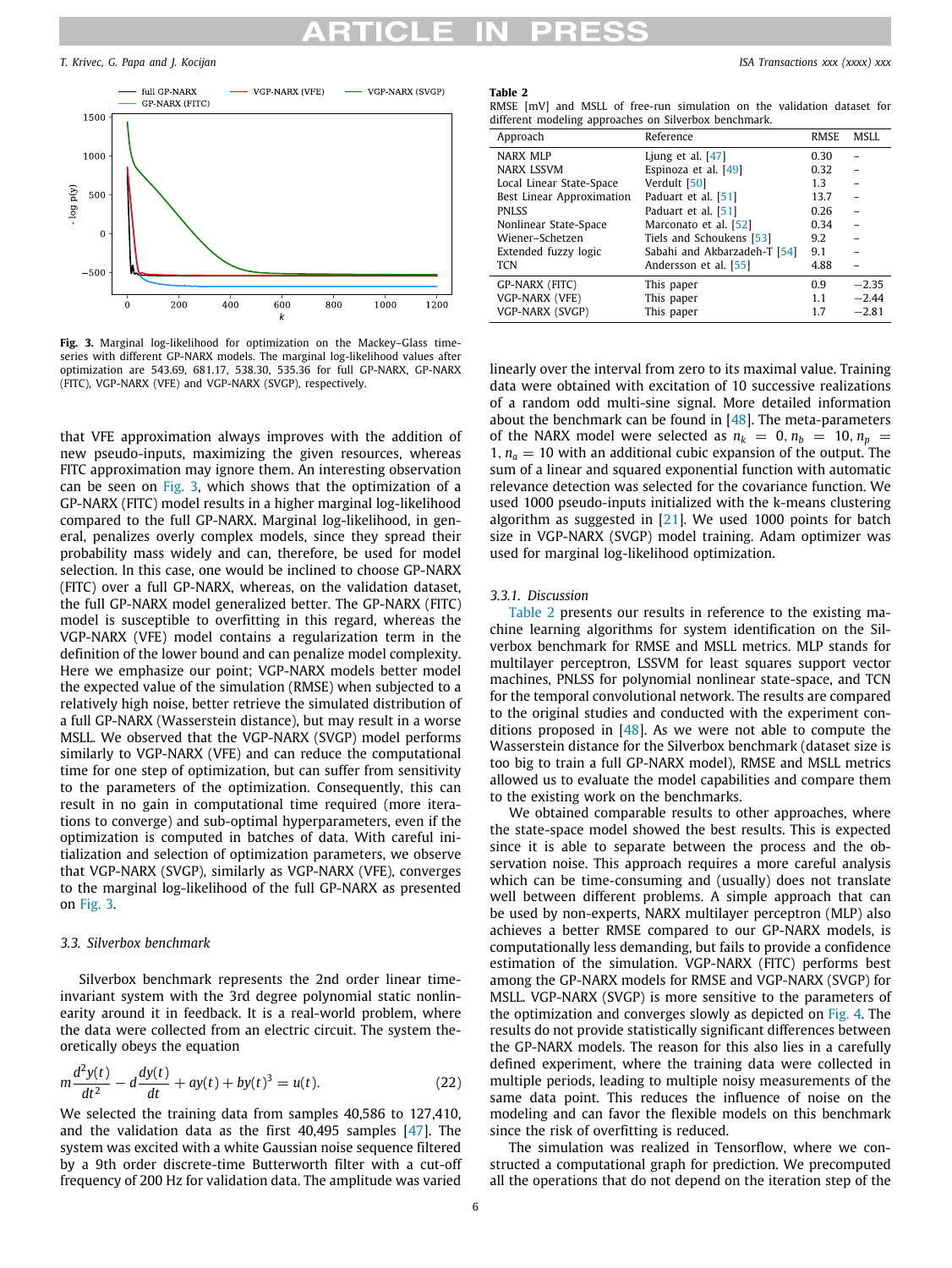

<span id="page-6-2"></span><span id="page-6-1"></span>**Fig. 4.** Marginal log-likelihood for optimization on the Silverbox benchmark with approximated GP-NARX models. The figure on the left shows the comparison between the VGP-NARX and GP-NARX models, where there is no visible difference between VGP-NARX (VFE) and GP-NARX (FITC). The figure on the right shows a more detailed comparison between GP-NARX (FITC) and VGP-NARX (VFE), which shows their marginal log-likelihood is nearly identical in this case.

| ı<br>٠ |  |
|--------|--|
|--------|--|

**Table 3**<br>RMSE [×10<sup>−5</sup> m] and MSLL of the free-run simulation on the validation datasets for different approaches when modeling the Bouc–Wen benchmark.

| Approach                  | Reference                  | RMSE <sup><math>\dagger</math></sup> | RMSE* | MSLL †  | MSLL*   |
|---------------------------|----------------------------|--------------------------------------|-------|---------|---------|
| Best Linear Approximation | Schoukens and Scheiwe [56] | 15.1                                 | 16.6  |         |         |
| Volterra Feedback         | Schoukens and Scheiwe [56] | 8.76                                 | 6.39  |         |         |
| <b>PNLSS</b>              | Esfahani et al. [57]       | 1.87                                 | 1.20  |         |         |
| Decoupled PNLSS           | Esfahani et al. [57]       | 1.90                                 | 1.40  |         |         |
| LMN                       | Belz et al. $[58]$         | 16.36                                | 13.8  |         |         |
| D.P. NARX                 | Westwick et al. [59]       | 5.36                                 | 1.67  |         |         |
| LMSSN                     | Max Schüssler [60]         | 2.66                                 | 1.76  |         |         |
| GP-NARX (FITC)            | This paper                 | 1.60                                 | 0.97  | $-3.40$ | $-3.45$ |
| VGP-NARX (VFE)            | This paper                 | 1.72                                 | 0.88  | $-3.40$ | $-3.39$ |
| VGP-NARX (SVGP)           | This paper                 | 2.17                                 | 1.04  | $-3.32$ | $-3.33$ |
|                           |                            |                                      |       |         |         |

simulation. We then reused the constructed computational graph for the prediction in each iteration. In the case of GPGPU, Tensorflow allowed us to compile and execute the prediction graph on a GPU in a simple fashion. [Fig.](#page-7-0) [5](#page-7-0) shows the computational (wall) time required to obtain the Monte Carlo simulation on a CPU and GPU for different sizes of Monte Carlo samples and different numbers of pseudo-inputs. As the number of pseudoinputs and Monte Carlo samples increases, we observe that the GPGPU requires less computational time in comparison to the CPU. In the case of simulation with a small number of pseudoinputs and Monte Carlo samples, the GPU is not utilized well since the computational requirements are not significant. In that case, we observe that the simulation can be computed faster with a CPU, since the CPU itself can partially parallelize the computations without the overhead of data transfer.

### *3.4. Bouc-Wen benchmark*

<span id="page-6-0"></span>Bouc–Wen benchmark represents the vibrations of a single degree of freedom Bouc–Wen system, representing a hysteretic process. Hysteresis is a dynamical nonlinearity, where the input– output loop persists when the input frequency approaches zero [[61](#page-10-10)]. The problem is mathematically defined by

$$
m_L \frac{d^2 y(t)}{dt^2} + r(y(t), \frac{dy(t)}{dt}) + z(y(t), \frac{dy(t)}{dt}) = u(t),
$$
 (23a)

$$
r(y(t), \frac{dy(t)}{dt}) = k_L y(t) + c_L \frac{dy(t)}{dt},
$$
\n(23b)

$$
z(y(t), \frac{dy(t)}{dt}) = \alpha \frac{dy(t)}{dt} - \beta(\gamma) \frac{dy(t)}{dt} ||z||^{v-1} z + \delta \frac{dy(t)}{dt} |z|^{v}).
$$
\n(23c)

Training data consist of a multi-sine excitation signal, where 5 periods of the input and output signal were recorded with 40,960 samples. Validation data consist of two samples, one excited with a multi-sine signal, the other with a sine-sweep signal, with the lengths of 8,192 and 153,000 samples, respectively. For a detailed explanation on model parameters and how the data were generated see [[62\]](#page-10-11). We selected the meta-parameters of the GP-NARX model as  $n_k = 0, n_b = 10, n_p = 1, n_a = 10,$ with an expansion of absolute values of the output. A sum of a linear and squared exponential function with automatic relevance detection property was selected for the covariance function; and, the number of pseudo-inputs and batch size were selected exactly as in the Silverbox case study.

### *3.4.1. Discussion*

[Table](#page-6-2) [3](#page-6-2) presents our results in reference to the existing machine learning algorithms for system identification on the Bouc– Wen benchmark for RMSE and MSLL metrics. PNLSS stands for polynomial nonlinear state-space, LMN for local model networks, D.P. NARX for decoupled polynomial NARX, and LMSSN for local model state-space networks. The results are compared to the original studies and conducted with the experiment condi-tions proposed in [\[62\]](#page-10-11). RMSE<sup>†</sup> and MSLL<sup>†</sup> represent the measures for the multi-sine validation dataset, whereas RMSE\* and MSLL\* represent the measures for the sine-sweep validation dataset.

Similarly, as in the Silverbox benchmark, we were not able to compute the Wasserstein distance. We obtained state-of-theart results (to our knowledge) compared to the past work and provided a confidence estimation (although at the cost of demanding computation). We only considered the papers which use the RMSE as a metric for model validation. GP-NARX models performed similarly with no statistically significant differences between them. VGP-NARX (SVGP) again proved more sensitive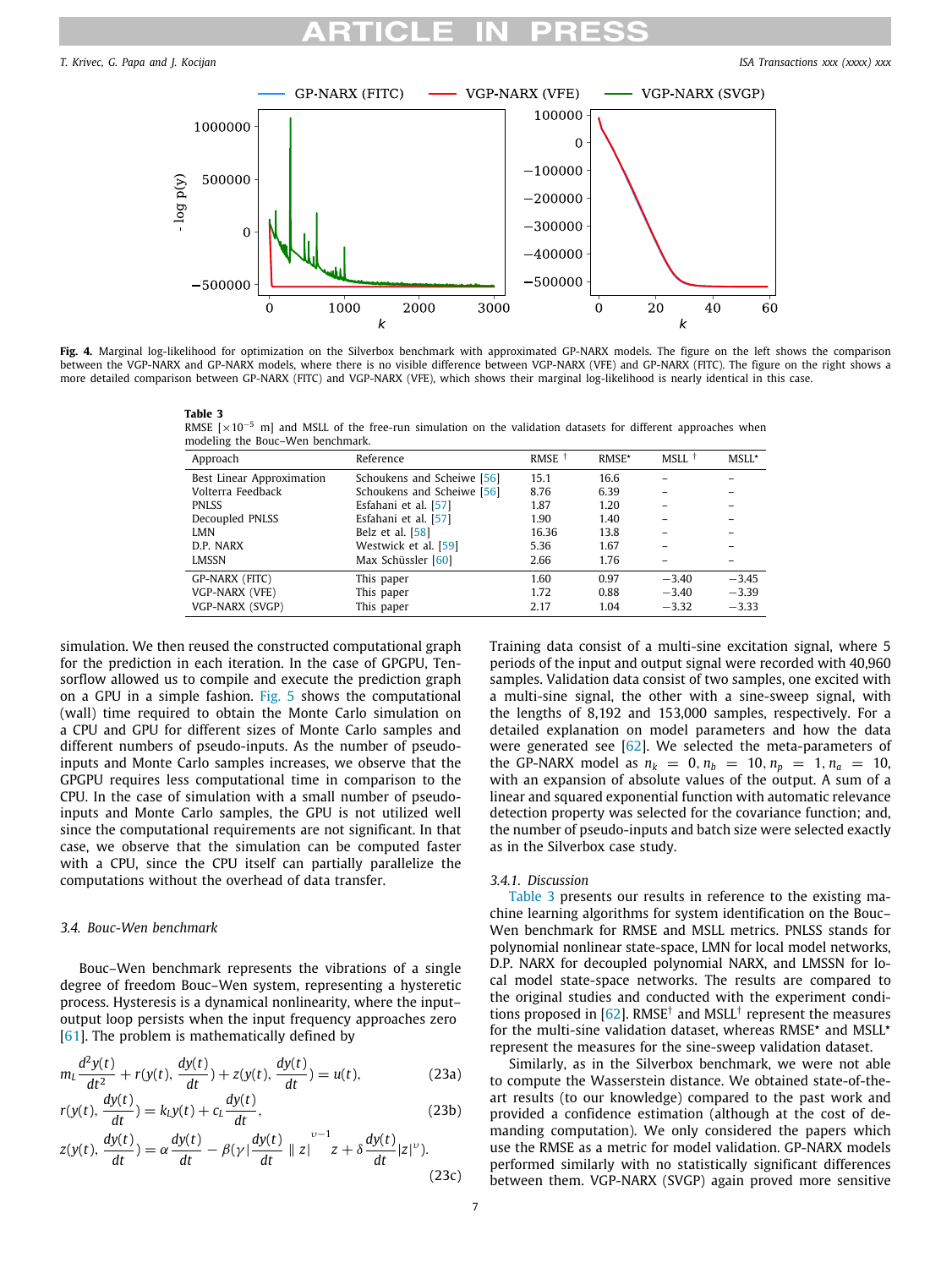

<span id="page-7-0"></span>Fig. 5. Wall time for simulation on GPUs and CPUs for a different number of pseudo-inputs and a different number of Monte Carlo samples on the validation dataset of the Silverbox benchmark. The *x*-axis represents the number of pseudo-inputs and the *y*-axis represents the simulation wall time. Ordinary colored bars represent the wall time of the corresponding simulation on a CPU with a different number of Monte Carlo samples. Dashed colored bars represent the aforementioned simulation wall time on a GPU.

to the parameters of the optimization with slow convergence as depicted on [Fig.](#page-8-0) [6.](#page-8-0)

Simulation was realized in Tensorflow as in the Silverbox case study. [Fig.](#page-8-1) [7](#page-8-1) shows the computational time required to obtain the Monte Carlo simulation on a CPU and GPU for a different size of Monte Carlo samples and a different number of pseudo-inputs. Similarly, as with the Silverbox benchmark, as the number of pseudo-inputs and the number of Monte Carlo samples increases, we observe that GPGPU requires (significantly) less computational time in comparison to CPU.

### **4. Conclusion**

In this paper, we introduced VGP-NARX models, a probabilistic approach to modeling nonlinear dynamical systems. They improve the scalability of existing GP-NARX models for training and simulation on large datasets. On average, VGP-NARX models retrieve a better-simulated response than the existing GP-NARX (FITC) approximation for smaller datasets when compared to a

full GP-NARX; but, they do not provide statistically significant modeling improvements over GP-NARX (FITC) as the data grow larger and are measured in multiple periods. VGP-NARX (SVGP), with its sensitivity to optimization parameters in model training, may result in a sub-optimal solution and converge slowly. Approximated GP-NARX models achieve comparable results to other approaches on nonlinear dynamical benchmarks and additionally provide uncertainty estimation of the simulation on the cost of increased computational complexity. The advantage of the VGP-NARX models is that they are as simple to use as GP-NARX (FITC), but have better statistical properties and can scale better (in the case of GP-NARX (SVGP)). At this point, we want to emphasize that the simple structure is also a limitation of a GP-NARX model. For optimal performance, one has to use a more complex approach, such as the state-space model, which can separate between the process and the observation noise.

The problem of uncertainty propagation in the simulation was addressed with Monte Carlo integration. The computational time of Monte Carlo simulation was reduced with the use of GPGPU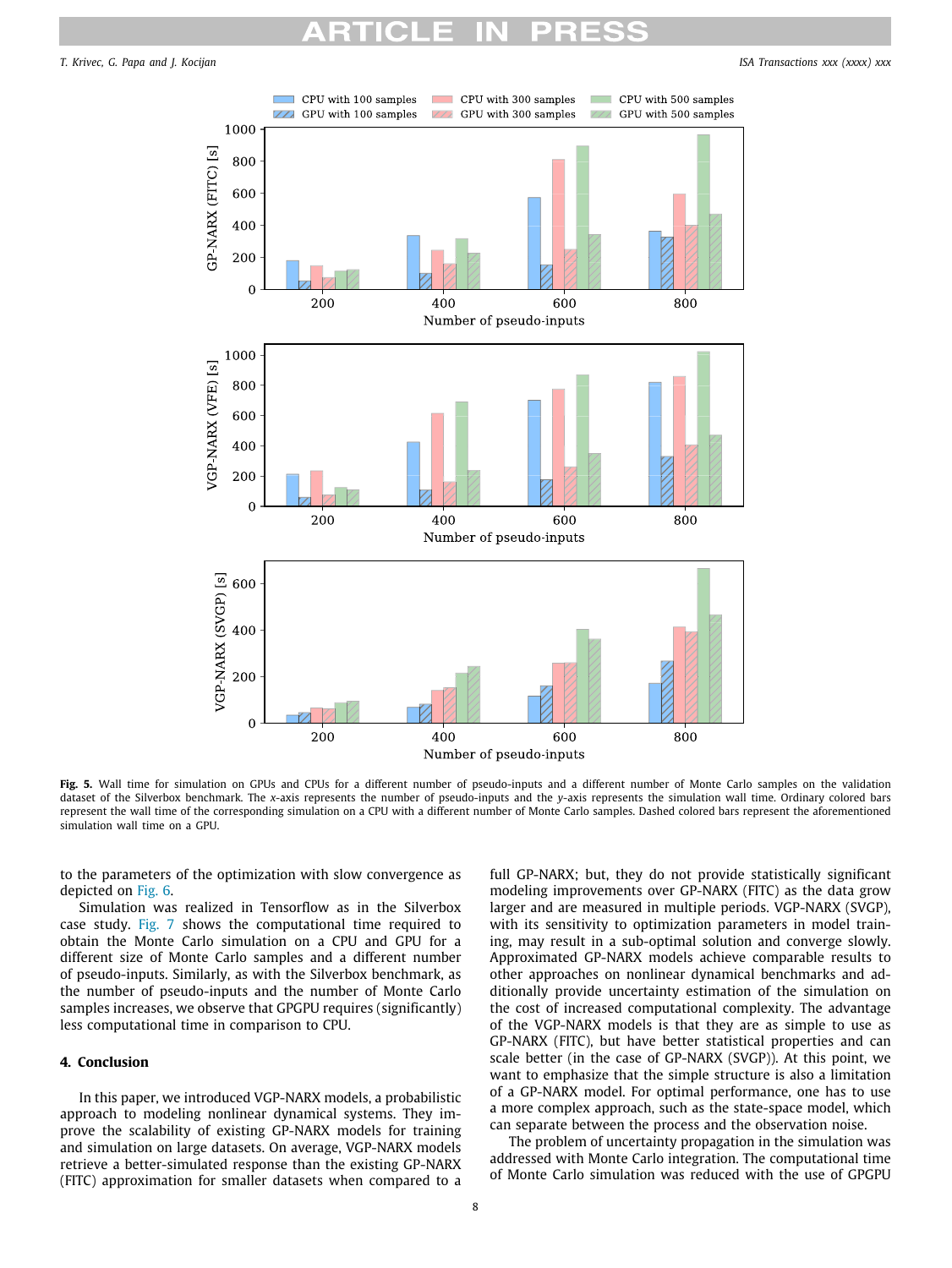

<span id="page-8-0"></span>**Fig. 6.** Marginal log-likelihood for optimization on the Bouc–Wen benchmark with approximated GP-NARX models. The figure on the left shows the comparison between the VGP-NARX and GP-NARX models, where there is no visible difference between VGP-NARX (VFE) and GP-NARX (FITC). The figure on the right shows a more detailed comparison between GP-NARX (FITC) and VGP-NARX (VFE).



<span id="page-8-1"></span>Fig. 7. Wall time for simulation on GPUs and CPUs for a different number of pseudo-inputs and a different number of Monte Carlo samples on the sine-sweep validation dataset of the Bouc–Wen benchmark. The *x*-axis represents the number of pseudo-inputs and the *y*-axis represents the simulation wall time. Ordinary colored bars represent the wall time of the corresponding simulation on a CPU with a different number of Monte Carlo samples. Dashed colored bars represent the aforementioned simulation wall time on a GPU.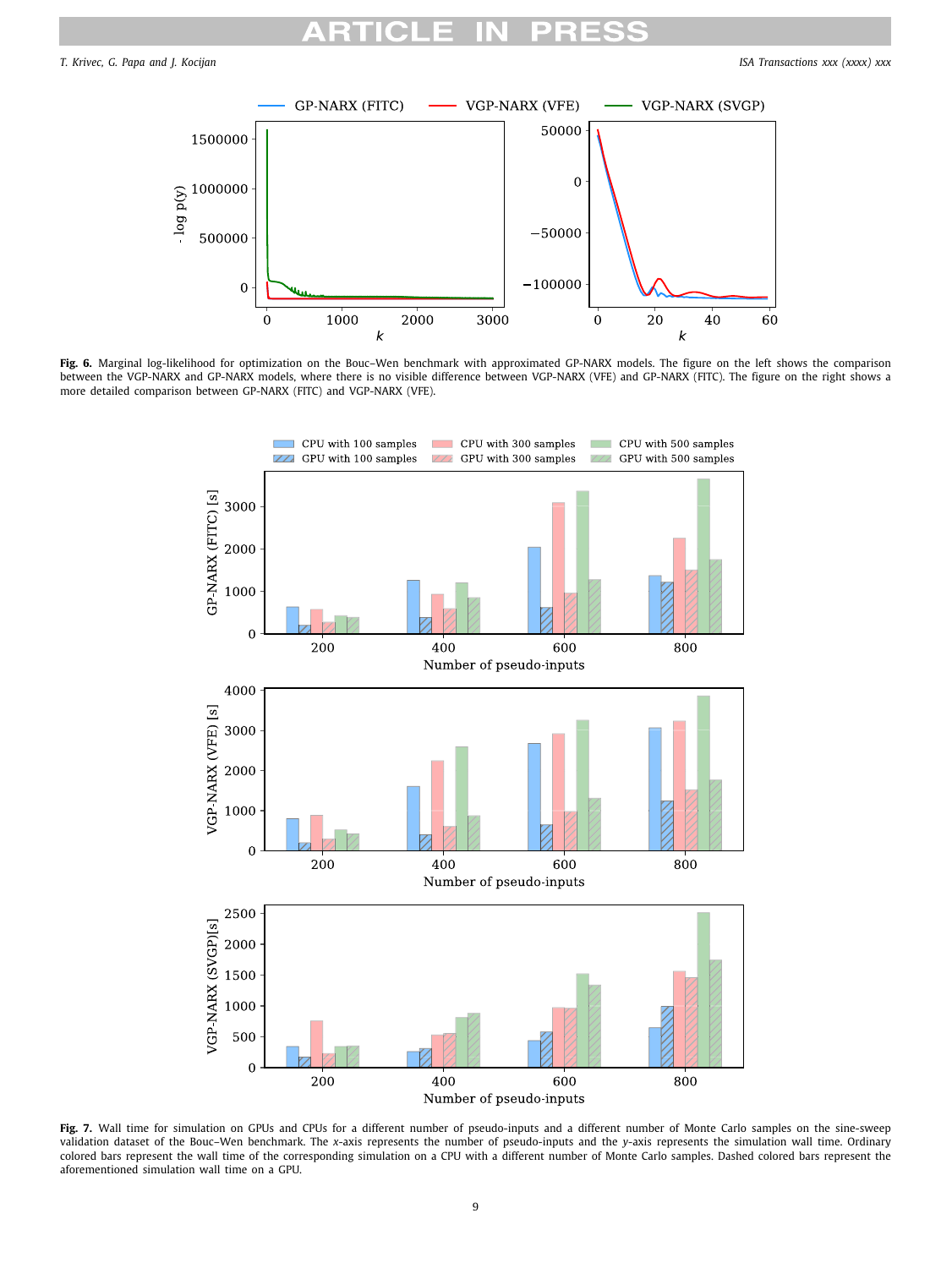## RTICLE IN

### *T. Krivec, G. Papa and J. Kocijan ISA Transactions xxx (xxxx) xxx*

when the number of pseudo-inputs and the number of Monte Carlo samples increased. These computationally efficient algorithms can be used in a simple fashion by non-experts with no additional work to improve the scalability of simulation for large validation datasets. VGP-NARX models with GPGPU accelerated training and simulation can, therefore, be used by non-experts to find solutions relatively quickly and at different scales.

An interesting challenge for future work in modeling nonlinear dynamical systems with GP-NARX models is with a more flexible approach such as deep GPs, which introduce a functional composite of GPs similarly as in deep neural networks.

### **Declaration of competing interest**

The authors declare that they have no known competing financial interests or personal relationships that could have appeared to influence the work reported in this paper.

### **Acknowledgments**

This work was supported by the Slovenian Research Agency [Ph.D. grant for Tadej Krivec, and core funding grant numbers P2-0001, P2-0098].

### **References**

- <span id="page-9-0"></span>[1] [Krige DG. A statistical approach to some basic mine valuation problems](http://refhub.elsevier.com/S0019-0578(20)30406-7/sb1) [on the Witwatersrand. J South Afr Inst Min Metall 1951;52\(6\):119–39.](http://refhub.elsevier.com/S0019-0578(20)30406-7/sb1)
- <span id="page-9-1"></span>[2] [Rasmussen CE. Evaluation of gaussian processes and other methods for](http://refhub.elsevier.com/S0019-0578(20)30406-7/sb2) [non-linear regression. University of Toronto; 1999.](http://refhub.elsevier.com/S0019-0578(20)30406-7/sb2)
- <span id="page-9-2"></span>[3] [Neal RM. Bayesian learning for neural networks vol. 118. Springer Science](http://refhub.elsevier.com/S0019-0578(20)30406-7/sb3) [& Business Media; 2012.](http://refhub.elsevier.com/S0019-0578(20)30406-7/sb3)
- <span id="page-9-3"></span>[4] Neal RM. Monte Carlo Implementation of gaussian process models for bayesian regression and classification. 1997, Personal communication. [arXiv:physics/9701026](http://arxiv.org/abs/physics/9701026).
- <span id="page-9-4"></span>[5] [Gibbs MN. Bayesian gaussian processes for regression and classifica](http://refhub.elsevier.com/S0019-0578(20)30406-7/sb5)[tion \[Ph.D. thesis\], Citeseer; 1998.](http://refhub.elsevier.com/S0019-0578(20)30406-7/sb5)
- <span id="page-9-5"></span>[6] [Williams CK, Rasmussen CE. Gaussian processes for machine learning, no.](http://refhub.elsevier.com/S0019-0578(20)30406-7/sb6) [3. MA: MIT press Cambridge; 2006.](http://refhub.elsevier.com/S0019-0578(20)30406-7/sb6)
- <span id="page-9-6"></span>[7] [Quiñonero-Candela J, Rasmussen CE. A unifying view of sparse approxi](http://refhub.elsevier.com/S0019-0578(20)30406-7/sb7)[mate gaussian process regression. J Mach Learn Res 2005;6\(Dec\):1939–59.](http://refhub.elsevier.com/S0019-0578(20)30406-7/sb7)
- <span id="page-9-7"></span>[8] [Snelson E, Ghahramani Z. Sparse gaussian processes using pseudo-inputs.](http://refhub.elsevier.com/S0019-0578(20)30406-7/sb8) [In: Advances in neural information processing systems. 2006, p. 1257–64.](http://refhub.elsevier.com/S0019-0578(20)30406-7/sb8)
- <span id="page-9-8"></span>[9] [Titsias M. Variational learning of inducing variables in sparse gaussian](http://refhub.elsevier.com/S0019-0578(20)30406-7/sb9) [processes. In: Artificial intelligence and statistics. 2009, p. 567–74.](http://refhub.elsevier.com/S0019-0578(20)30406-7/sb9)
- <span id="page-9-9"></span>[10] Hensman J, Matthews AG, Ghahramani Z. Scalable variational Gaussian process classification. J Mach Learn Res 2015. [arXiv:1411.2005](http://arxiv.org/abs/1411.2005).
- <span id="page-9-10"></span>[11] Wilson A, Nickisch H. Kernel Interpolation for Scalable Structured Gaussian Processes (KISS-GP). In: International conference on machine learning, 2015, p. 1775–84.
- <span id="page-9-11"></span>[12] [Bottegal G, Aravkin AY, Hjalmarsson H, Pillonetto G. Outlier robust](http://refhub.elsevier.com/S0019-0578(20)30406-7/sb12) [system identification: A Bayesian Kernel-based approach. IFAC Proc Vol](http://refhub.elsevier.com/S0019-0578(20)30406-7/sb12) [2014;47\(3\):1073–8.](http://refhub.elsevier.com/S0019-0578(20)30406-7/sb12)
- [13] [Yang X, Yin S. Variational Bayesian inference for FIR models with randomly](http://refhub.elsevier.com/S0019-0578(20)30406-7/sb13) [missing measurements. IEEE Trans Ind Electron 2016;64\(5\):4217–25.](http://refhub.elsevier.com/S0019-0578(20)30406-7/sb13)
- [14] [Yang X, Liu X, Yin S. Robust identification of nonlinear systems with](http://refhub.elsevier.com/S0019-0578(20)30406-7/sb14) [missing observations: The case of state-space model structure. IEEE Trans](http://refhub.elsevier.com/S0019-0578(20)30406-7/sb14) [Ind Inf 2018;15\(5\):2763–74.](http://refhub.elsevier.com/S0019-0578(20)30406-7/sb14)
- <span id="page-9-12"></span>[15] [Yang X, Liu X, Li Z. Multimodel approach to robust identification of](http://refhub.elsevier.com/S0019-0578(20)30406-7/sb15) [multiple-input single-output nonlinear time-delay systems. IEEE Trans Ind](http://refhub.elsevier.com/S0019-0578(20)30406-7/sb15) [Inf 2019;16\(4\):2413–22.](http://refhub.elsevier.com/S0019-0578(20)30406-7/sb15)
- <span id="page-9-13"></span>[16] [Kocijan J. Modelling and control of dynamic systems using gaussian process](http://refhub.elsevier.com/S0019-0578(20)30406-7/sb16) [models. Springer; 2016.](http://refhub.elsevier.com/S0019-0578(20)30406-7/sb16)
- <span id="page-9-14"></span>[17] [Kocijan J, Girard A, Banko B, Murray-Smith R. Dynamic systems iden](http://refhub.elsevier.com/S0019-0578(20)30406-7/sb17)[tification with gaussian processes. Math Comput Model Dyn Syst](http://refhub.elsevier.com/S0019-0578(20)30406-7/sb17) [2005;11\(4\):411–24.](http://refhub.elsevier.com/S0019-0578(20)30406-7/sb17)
- <span id="page-9-15"></span>[18] [Worden K, Manson G, Cross EJ. On gaussian process NARX models and their](http://refhub.elsevier.com/S0019-0578(20)30406-7/sb18) [higher-order frequency response functions. In: Solving computationally](http://refhub.elsevier.com/S0019-0578(20)30406-7/sb18) [expensive engineering problems. Springer; 2014, p. 315–35.](http://refhub.elsevier.com/S0019-0578(20)30406-7/sb18)
- <span id="page-9-16"></span>[19] [Frigola R. Bayesian Time series learning with gaussian processes. \[Ph.D.](http://refhub.elsevier.com/S0019-0578(20)30406-7/sb19) [thesis\], University of Cambridge; 2015.](http://refhub.elsevier.com/S0019-0578(20)30406-7/sb19)
- <span id="page-9-17"></span>[20] [Kocijan J, Perne M, Grašic B, Božnar MZ, Mlakar P. Sparse and hybrid](http://refhub.elsevier.com/S0019-0578(20)30406-7/sb20) [modelling of relative humidity: the Krško Basin case study. CAAI Trans](http://refhub.elsevier.com/S0019-0578(20)30406-7/sb20) [Intell Technol 2020;5\(1\):42–8.](http://refhub.elsevier.com/S0019-0578(20)30406-7/sb20)
- <span id="page-9-18"></span>[21] [Bauer M, van der Wilk M, Rasmussen CE. Understanding probabilis](http://refhub.elsevier.com/S0019-0578(20)30406-7/sb21)[tic sparse gaussian process approximations. In: Advances in neural](http://refhub.elsevier.com/S0019-0578(20)30406-7/sb21) [information processing systems. 2016, p. 1533–41.](http://refhub.elsevier.com/S0019-0578(20)30406-7/sb21)
- <span id="page-9-19"></span>[22] [Girard A. Approximate methods for propagation of uncertainty with](http://refhub.elsevier.com/S0019-0578(20)30406-7/sb22) [gaussian process models. \[Ph.D. thesis\], Citeseer; 2004.](http://refhub.elsevier.com/S0019-0578(20)30406-7/sb22)
- [23] [Girard A, Rasmussen CE, Candela JQ, Murray-Smith R. GaussIan process](http://refhub.elsevier.com/S0019-0578(20)30406-7/sb23) [priors with uncertain inputs application to multiple-step ahead time series](http://refhub.elsevier.com/S0019-0578(20)30406-7/sb23) [forecasting. In: Advances in neural information processing systems. 2003,](http://refhub.elsevier.com/S0019-0578(20)30406-7/sb23) [p. 545–52.](http://refhub.elsevier.com/S0019-0578(20)30406-7/sb23)
- <span id="page-9-20"></span>[24] [Candela JQ, Girard A, Larsen J, Rasmussen CE. Propagation of uncertainty](http://refhub.elsevier.com/S0019-0578(20)30406-7/sb24) [in bayesian kernel models-application to multiple-step ahead forecasting.](http://refhub.elsevier.com/S0019-0578(20)30406-7/sb24) [In: 2003 IEEE international conference on acoustics, speech, and signal](http://refhub.elsevier.com/S0019-0578(20)30406-7/sb24) [processin, vol. 2. IEEE; 2003, p. II–701.](http://refhub.elsevier.com/S0019-0578(20)30406-7/sb24)
- <span id="page-9-21"></span>[25] [Deisenroth MP, Turner RD, Huber MF, Hanebeck UD, Rasmussen CE. Robust](http://refhub.elsevier.com/S0019-0578(20)30406-7/sb25) [filtering and smoothing with gaussian processes. IEEE Trans Automat](http://refhub.elsevier.com/S0019-0578(20)30406-7/sb25) [Control 2011;57\(7\):1865–71.](http://refhub.elsevier.com/S0019-0578(20)30406-7/sb25)
- [26] [Sarkka S, Solin A, Hartikainen J. Spatio-temporal learning via infinite](http://refhub.elsevier.com/S0019-0578(20)30406-7/sb26)[dimensional bayesian filtering and smoothing: A look at gaussian](http://refhub.elsevier.com/S0019-0578(20)30406-7/sb26) [process regression through kalman filtering. IEEE Signal Process Mag](http://refhub.elsevier.com/S0019-0578(20)30406-7/sb26) [2013;30\(4\):51–61.](http://refhub.elsevier.com/S0019-0578(20)30406-7/sb26)
- <span id="page-9-22"></span>[27] [Frigola R, Lindsten F, Schön TB, Rasmussen CE. Bayesian Inference and](http://refhub.elsevier.com/S0019-0578(20)30406-7/sb27) [learning in gaussian process state-space models with particle MCMC. In:](http://refhub.elsevier.com/S0019-0578(20)30406-7/sb27) [Advances in neural information processing systems. 2013, p. 3156–64.](http://refhub.elsevier.com/S0019-0578(20)30406-7/sb27)
- <span id="page-9-23"></span>[28] [Frigola R, Chen Y, Rasmussen CE. Variational gaussian process state-space](http://refhub.elsevier.com/S0019-0578(20)30406-7/sb28) [models. In: Advances in neural information processing systems. 2014, p.](http://refhub.elsevier.com/S0019-0578(20)30406-7/sb28) [3680–8.](http://refhub.elsevier.com/S0019-0578(20)30406-7/sb28)
- <span id="page-9-24"></span>[29] Mattos CLC, Dai Z, Damianou A, Forth J, Barreto GA, Lawrence ND. Recurrent Gaussian processes. In: 4th International conference on learning representations. 2016, [arXiv:1511.06644](http://arxiv.org/abs/1511.06644).
- [30] [Mattos CLC, Dai Z, Damianou A, Barreto GA, Lawrence ND. Deep recur](http://refhub.elsevier.com/S0019-0578(20)30406-7/sb30)[rent gaussian processes for outlier-robust system identification. J Process](http://refhub.elsevier.com/S0019-0578(20)30406-7/sb30) [Control 2017;60:82–94.](http://refhub.elsevier.com/S0019-0578(20)30406-7/sb30)
- <span id="page-9-25"></span>[31] [Mattos CLC, Barreto GA. A stochastic variational framework for recurrent](http://refhub.elsevier.com/S0019-0578(20)30406-7/sb31) [gaussian processes models. Neural Netw 2019;112:54–72.](http://refhub.elsevier.com/S0019-0578(20)30406-7/sb31)
- <span id="page-9-26"></span>[32] Lawrence ND, Moore AJ. Hierarchical Gaussian process latent variable models. In: Proceedings of the 24th international conference on machine learning, 2007, p. 481–488.
- [33] [Wang J, Hertzmann A, Fleet DJ. GaussIan process dynamical models. In:](http://refhub.elsevier.com/S0019-0578(20)30406-7/sb33) [Advances in neural information processing systems. 2006, p. 1441–8.](http://refhub.elsevier.com/S0019-0578(20)30406-7/sb33)
- [34] [Wang JM, Fleet DJ, Hertzmann A. GaussIan process dynamical models for](http://refhub.elsevier.com/S0019-0578(20)30406-7/sb34) [human motion. IEEE Trans Pattern Anal Mach Intell 2007;30\(2\):283–98.](http://refhub.elsevier.com/S0019-0578(20)30406-7/sb34)
- <span id="page-9-27"></span>[35] [Damianou A, Titsias MK, Lawrence ND. Variational gaussian process dy](http://refhub.elsevier.com/S0019-0578(20)30406-7/sb35)[namical systems. In: Advances in neural information processing systems.](http://refhub.elsevier.com/S0019-0578(20)30406-7/sb35) [2011, p. 2510–8.](http://refhub.elsevier.com/S0019-0578(20)30406-7/sb35)
- <span id="page-9-28"></span>[36] [Matthews AGdG, van der Wilk M, Nickson T, Fujii K, Boukouvalas A, Le'on-](http://refhub.elsevier.com/S0019-0578(20)30406-7/sb36)[Villagr'a P, et al. GPflow: A gaussian process library using tensorflow. J](http://refhub.elsevier.com/S0019-0578(20)30406-7/sb36) [Mach Learn Res 2017;18\(40\):1–6.](http://refhub.elsevier.com/S0019-0578(20)30406-7/sb36)
- <span id="page-9-29"></span>[37] Gardner J, Pleiss G, Weinberger KQ, Bindel D, Wilson AG, Gpytorch: [Blackbox matrix-matrix gaussian process inference with GPU acceleration.](http://refhub.elsevier.com/S0019-0578(20)30406-7/sb37) [In: Advances in neural information processing systems. 2018, p. 7576–86.](http://refhub.elsevier.com/S0019-0578(20)30406-7/sb37)
- <span id="page-9-30"></span>[38] [Rasmussen CE, Nickisch H. GaussIan processes for machine learning](http://refhub.elsevier.com/S0019-0578(20)30406-7/sb38) [\(GPML\) toolbox. J Mach Learn Res 2010;11\(Nov\):3011–5.](http://refhub.elsevier.com/S0019-0578(20)30406-7/sb38)
- [39] [Vanhatalo J, Riihimäki J, Hartikainen J, Jylänki P, Tolvanen V, Vehtari A.](http://refhub.elsevier.com/S0019-0578(20)30406-7/sb39) [GPstuff: Bayesian modeling with gaussian processes. J Mach Learn Res](http://refhub.elsevier.com/S0019-0578(20)30406-7/sb39) [2013;14\(Apr\):1175–9.](http://refhub.elsevier.com/S0019-0578(20)30406-7/sb39)
- <span id="page-9-31"></span>[40] GPY: A gaussian process framework in python. 2012, [http://github.com/](http://github.com/SheffieldML/GPy) [SheffieldML/GPy.](http://github.com/SheffieldML/GPy)
- <span id="page-9-32"></span>[41] [Titsias MK. Variational model selection for sparse gaussian process](http://refhub.elsevier.com/S0019-0578(20)30406-7/sb41) [regression. Report, UK: University of Manchester; 2009.](http://refhub.elsevier.com/S0019-0578(20)30406-7/sb41)
- <span id="page-9-33"></span>[42] Hensman J. Derivation of SGPR equations. 2019, [https://nbviewer.jupyter.](https://nbviewer.jupyter.org/github/GPflow/GPflow/blob/develop/doc/source/notebooks/theory/SGPR_notes.ipynb) [org/github/GPflow/GPflow/blob/develop/doc/source/notebooks/theory/](https://nbviewer.jupyter.org/github/GPflow/GPflow/blob/develop/doc/source/notebooks/theory/SGPR_notes.ipynb) [SGPR\\_notes.ipynb.](https://nbviewer.jupyter.org/github/GPflow/GPflow/blob/develop/doc/source/notebooks/theory/SGPR_notes.ipynb) [accessed 12 December 2019].
- <span id="page-9-34"></span>[43] Abadi M, Agarwal A, Barham P, Brevdo E, Chen Z, Citro C, et al. Tensorflow: Large-scale machine learning on heterogeneous systems. 2015, URL: [http:](http://tensorflow.org/) [//tensorflow.org/.](http://tensorflow.org/)
- <span id="page-9-35"></span>[44] [Ramdas A, Trillos N, Cuturi M. On Wasserstein two-sample testing and](http://refhub.elsevier.com/S0019-0578(20)30406-7/sb44) [related families of nonparametric tests. Entropy 2017;19\(2\):47.](http://refhub.elsevier.com/S0019-0578(20)30406-7/sb44)
- <span id="page-9-36"></span>[45] [Sprott JC, Sprott JC. Chaos and time-series analysis, vol. 69. Citeseer; 2003.](http://refhub.elsevier.com/S0019-0578(20)30406-7/sb45)
- <span id="page-9-37"></span>[46] Kingma DP, Ba J. Adam: A method for stochastic optimization. 2014, Personal communication. [arXiv:1412.6980.](http://arxiv.org/abs/1412.6980)
- <span id="page-9-38"></span>[47] [Ljung L, Zhang Q, Lindskog P, Juditski A. Estimation of grey box and black](http://refhub.elsevier.com/S0019-0578(20)30406-7/sb47) [box models for non-linear circuit data. IFAC Proc Vol 2004;37\(13\):399–404.](http://refhub.elsevier.com/S0019-0578(20)30406-7/sb47)
- <span id="page-9-41"></span>[48] [Wigren T, Schoukens J. Three free data sets for development and bench](http://refhub.elsevier.com/S0019-0578(20)30406-7/sb48)[marking in nonlinear system identification. In: 2013 European control](http://refhub.elsevier.com/S0019-0578(20)30406-7/sb48) [conference. IEEE; 2013, p. 2933–8.](http://refhub.elsevier.com/S0019-0578(20)30406-7/sb48)
- <span id="page-9-39"></span>[49] [Espinoza M, Pelckmans K, Hoegaerts L, Suykens JA, De Moor B. A compar](http://refhub.elsevier.com/S0019-0578(20)30406-7/sb49)[ative study of LS-SVM's applied to the silver box identification problem.](http://refhub.elsevier.com/S0019-0578(20)30406-7/sb49) [IFAC Proc Vol 2004;37\(13\):369–74.](http://refhub.elsevier.com/S0019-0578(20)30406-7/sb49)
- <span id="page-9-40"></span>[50] [Verdult V. Identification of local linear state-space models: the silver-box](http://refhub.elsevier.com/S0019-0578(20)30406-7/sb50) [case study. IFAC Proc Vol 2004;37\(13\):393–8.](http://refhub.elsevier.com/S0019-0578(20)30406-7/sb50)